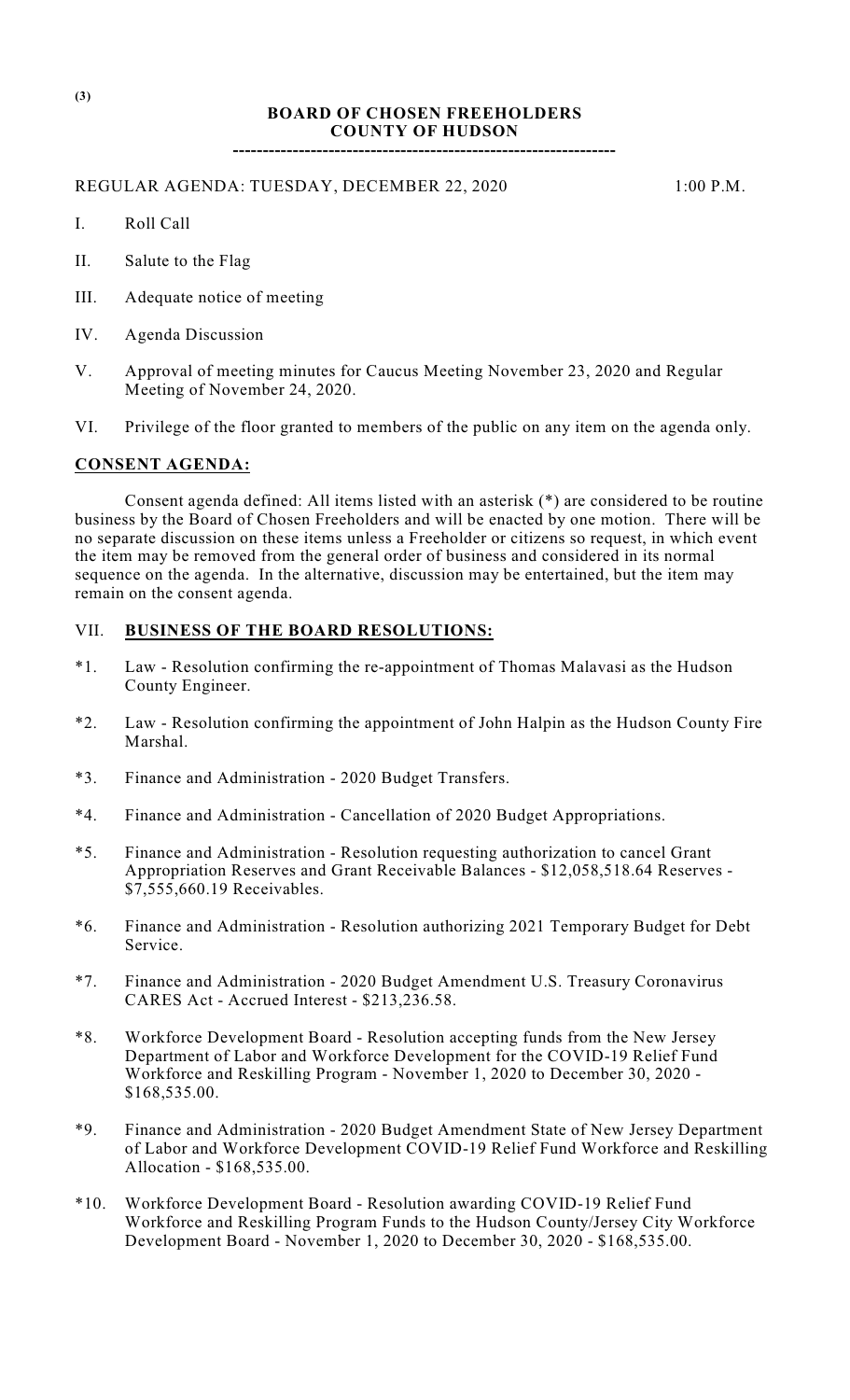- \*11. Family Services Resolution accepting funds from the New Jersey State Department of Family Development for the Temporary Assistance for Needy Families (TANF) Initiative for Parents (TIP) Program - January 1, 2021to December 31, 2021 - \$160,000.00.
- \*12. Health and Human Services Resolution authorizing acceptance of funds from the New Jersey Department of Law and Public Safety Juvenile Justice Commission under the State/Community Partnership and Family Court Services Grant Programs - January 1, 2021 through December 31, 2021 - \$1,150,157.00.
- \*13. Health and Human Services Resolution allocating CY'2021 Comprehensive Opioid, Stimulant and Substance Abuse Program (COSSAP) Funds to Horizon D.B.A. Alliance Community Healthcare for Year Two (2) of a Competitive Contracting Process - January 1, 2021 through December 31, 2021 - \$84,300.00.
- \*14. Health and Human Services Resolution amending Resolution No. 661-11-2020 to accept additional funds and extend the contract term with the New Jersey Department of Military and Veterans Affairs to provide transportation services for Veterans - July 1, 2019 to June 30, 2021 - \$7,500.00.
- \*15. Health and Human Services Resolution amending Resolution No. 564-9-2019 to accept additional funding from the New Jersey Department of Health, Division of HIV, Sexually Transmitted Diseases (STD) and Tuberculosis (TB) Services for the Hudson County Ambulatory Tuberculosis Program - January 1, 2020 through December 31, 2020 - \$1,200.00.
- \*16. Finance and Administration 2020 Budget Amendment New Jersey Department of Health Hudson County Ambulatory Tuberculosis Program - \$1,200.00.
- \*17. Health and Human Services Resolution amending Resolution No. 826-12-2019 to reallocate CY'2020 Youth Services Commission Funding under the State Community/Partnership and Family Court Services Grant - January 1, 2020 through December 31, 2020 - \$22,000.00.
- \*18. Health and Human Services Resolution amending Resolution No. 384-6-2020 to award additional funding to the Bridgeway Rehabilitation Services, Inc. Contract for the Provision of Tele-Health Outpatient Counseling Services for vulnerable Hudson County Residents in response to the COVID-19 Pandemic - August 1, 2020 through July 31, 2021 - \$37,500.00.
- \*19. County Executive Resolution amending Resolution No. 447-7-2020 to Deobligate and Reallocate FY 2020 Hudson County History Partnership Program (HCHPP) and County Funds - \$3,575.83.
- \*20. County Executive Resolution amending Resolution No. 448-7-2020 to Deobligate and Reobligate FY 2020 Local Arts Program (LAP) and County Funds - \$5,184.86.
- \*21. Law Resolution awarding Professional Services Contract Non-Fair and Open to Thornton Tomasetti, Inc. Professional Services for Lincoln Park Historic Fountain - \$6,220.00.
- \*22. Sheriff's Office Resolution authorizing payment to Idemia Identity and Security USA, LLC ("IDEMIA") for the support and maintenance of proprietary computer hardware and software - January 1, 2021 to December 31, 2021 - \$12,716.33.
- \*23. Sheriff's Office Resolution approving payment of an Extraordinary Unspecifiable Services Maintenance/Extended Service Contract with Astrophysics, Inc. for twelve (12) X-Ray Baggage Scanners - December 6, 2020 to December 5, 2021 - \$57,897.62.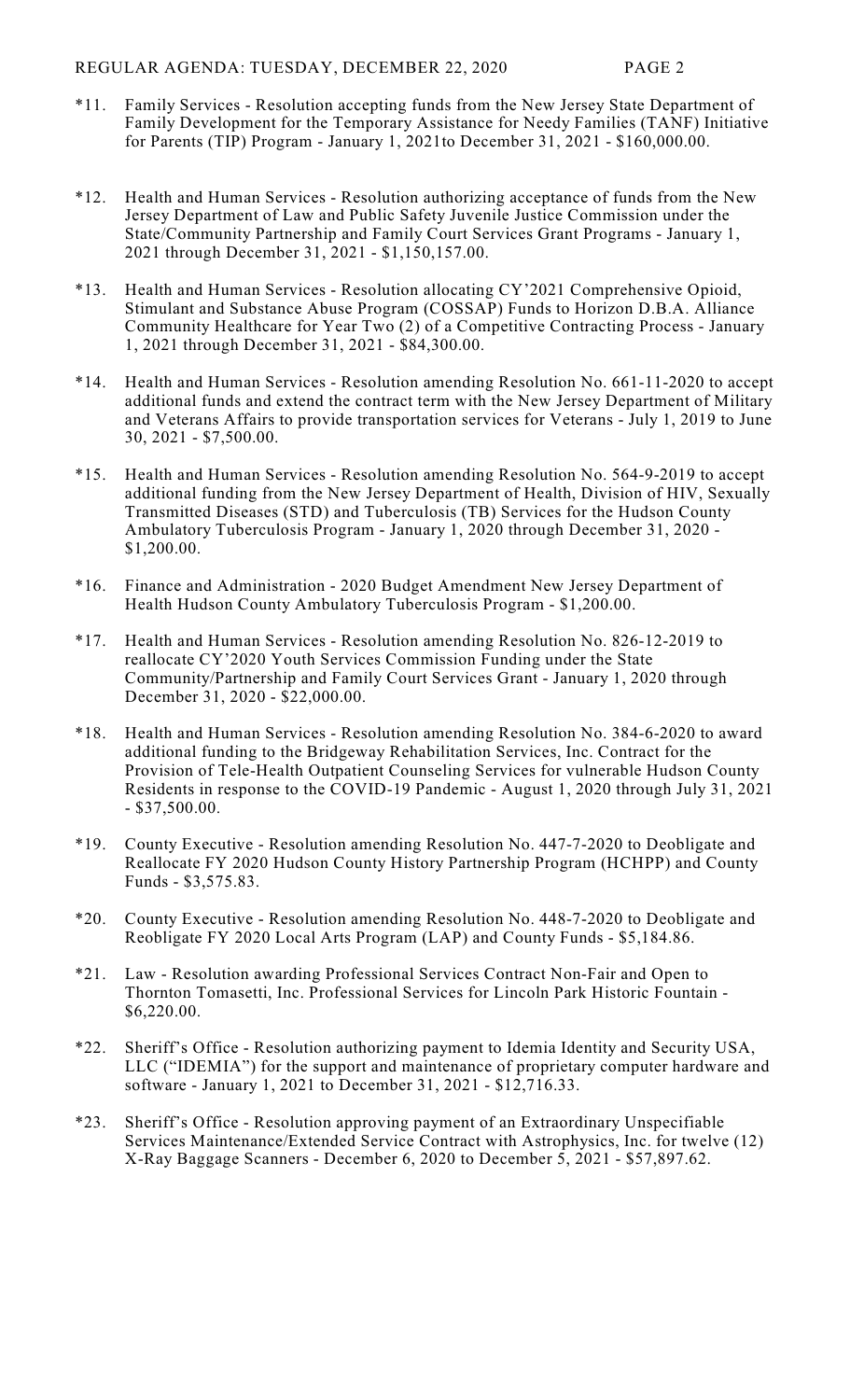# REGULAR AGENDA: TUESDAY, DECEMBER 22, 2020 PAGE 3

# \*24. Purchasing - Approve Purchasing Agent's award, purchases made under State Contracts:

|                | <b>VENDOR</b>                           | <b>COMMODITY</b>                                                                                               | <b>AMOUNT</b> | DEPT.                                |
|----------------|-----------------------------------------|----------------------------------------------------------------------------------------------------------------|---------------|--------------------------------------|
| a.             | <b>Atlantic Nuclear</b><br>Rockland, MA | Emergency Response Kits \$7,881.00<br>(OEM)                                                                    |               | Roads &<br>Public<br>Property        |
| $b$ .          | Dell Marketing<br>Pittsburgh, PA        | Software License and<br>related services                                                                       | \$50,000.00   | Various                              |
| c.             | Gen-El Safety<br>Randolph, NJ           | Hazardous Materials<br>Equipment (OEM)                                                                         | \$4,351.95    | Roads &<br>Public<br>Proper<br>ty    |
| d.             | <b>General Sales</b><br>Kenvil, NJ      | Vehicle Mounting<br>Equipment $(\$123.20)$                                                                     | \$62,932.45   | Prosecutor's<br>Office               |
|                |                                         | <b>Emergency Response</b><br><b>Equipment Installation Services</b><br>$(\$48,134.58)$                         |               | Prosecutor's<br>Office               |
|                |                                         | Purchase Knob Slide<br>Switches (\$333.90)                                                                     |               | Correctional<br>Center               |
|                |                                         | <b>Emergency Lights</b><br>and Flashers<br>(\$14,340.77)                                                       |               | Correctional<br>Center               |
| e.             | Grainger<br>South Plainfield, NJ        | <b>Industrial Supplies</b>                                                                                     | \$25,000.00   | Various                              |
| f.             | Laurus Systems<br>Ellicott City, MD     | Purchase 20/20 BioCheck \$1,572.00<br>Test kits (Office of<br><b>Emergency Management</b> )                    |               | Roads &<br>Public<br>Property        |
| g.             | Motorola Solutions<br>Woodcliff, NJ     | Purchase Hardware<br>Software $&$ Equipment for<br>Radio System Upgrade<br>(Office of Emergency<br>Management) | \$293,174.27  | Roads &<br>Public<br>Property        |
| h.             | Municipal Emergency<br>Pennsauken, NJ   | Purchase of (43) Sets of<br><b>Ballistic Body Armor</b>                                                        | \$62,223.94   | Prosecutor's<br>Office               |
| i.             | Rachles/Micheles Oil Co.                | Gasoline 87 Octane                                                                                             | \$25,000.00   | Roads<br>$\&$                        |
|                | Clifton, NJ                             |                                                                                                                |               | Public<br>Property                   |
| j.             | Smith's Detection<br>Edgewood, MD       | <b>Purchase Online Training</b><br>ACE-ID (Office of<br><b>Emergency Management</b> )                          | \$3,588.00    | Roads &<br>Public<br>Property        |
| k.             | **SHI International<br>Somerset, NJ     | <b>DocuSign and Spring</b><br><b>CM Renewal</b>                                                                | \$5,614.46    | Health &<br>Human<br><b>Services</b> |
| $\mathbf{1}$ . | *W.B. Mason Co.<br>Secaucus, NJ         | <b>New Office Furniture</b>                                                                                    | \$2,284.14    | Health &<br>Human<br><b>Services</b> |
|                |                                         | <b>TOTAL</b>                                                                                                   | \$545,622.21  |                                      |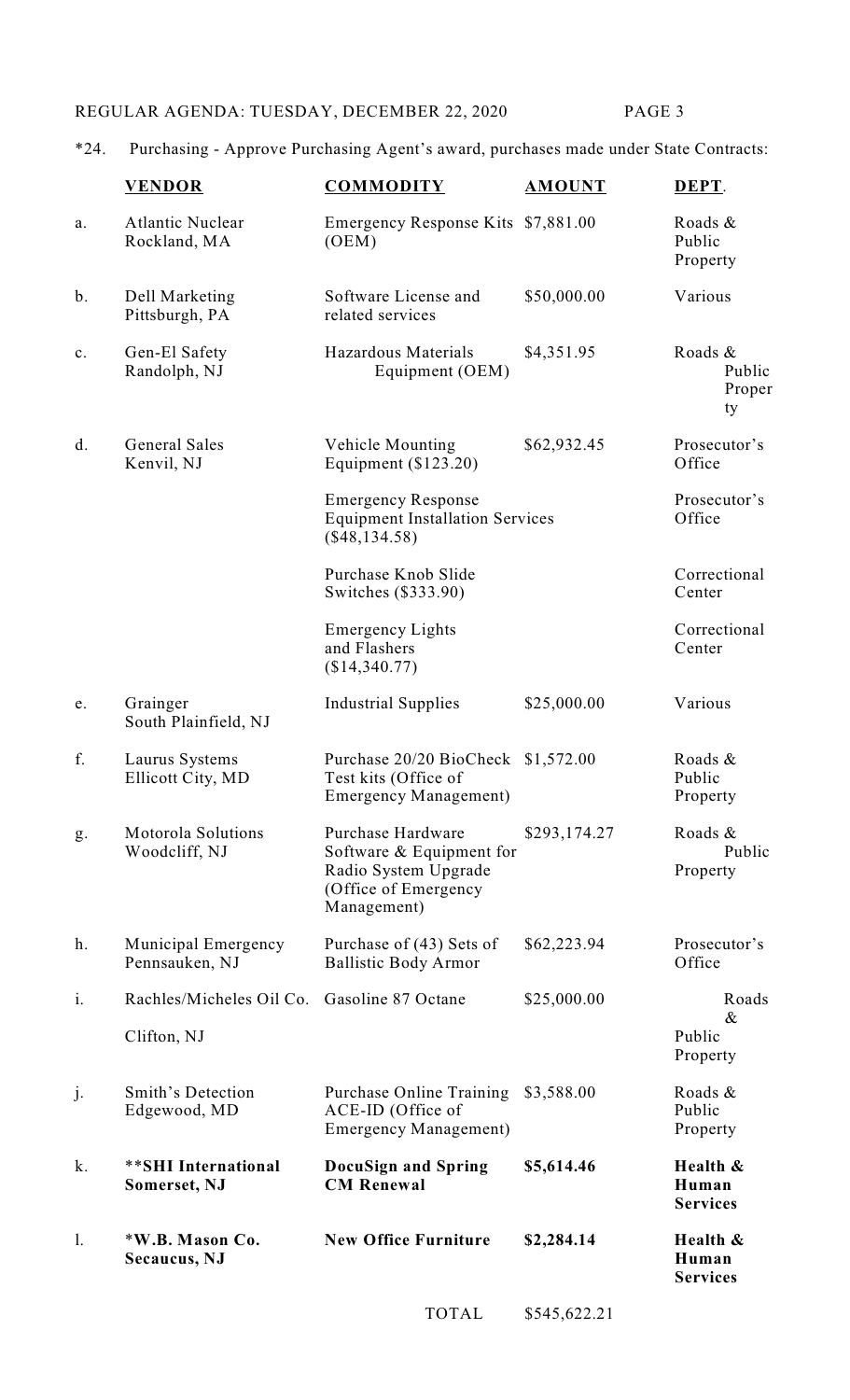## **\*Denotes: Hudson County Vendor \*\*Denotes: MWBE**

\*25. Purchasing - Purchases made under State Contracts - Law Enforcement Supplies:

|    | <b>VENDOR</b>                    | <b>COMMODITY</b>                | <b>AMOUNT</b> | DEPT.                                  |
|----|----------------------------------|---------------------------------|---------------|----------------------------------------|
| a. | Eagle Point Gun<br>Thorofare, NJ | Target for Firearms<br>Training | \$676.00      | Public<br>Safety<br>Training<br>Center |
|    |                                  | <b>TOTAL</b>                    | \$676.00      |                                        |

\*26. Purchasing - Purchases made under Bergen County Cooperative Pricing System:

|    | <b>VENDOR</b>                                  | <b>COMMODITY</b>                                       | <b>AMOUNT</b>  | DEPT.                  |
|----|------------------------------------------------|--------------------------------------------------------|----------------|------------------------|
| a. | Packetalk Corp.<br>Lyndhurst, NJ               | Purchase Service Contract \$26,000.00                  |                | Prosecutor's<br>Office |
| b. | <b>Toshiba Business</b><br>King of Prussia, PA | Datacard TruCredential<br>Software and Training        | \$4,125.00     | Prosecutor's<br>Office |
| c. | **SHI International<br>Somerset, NJ            | Citrix Software Licenses \$1,500,000.00<br>for Welfare |                | <b>Various</b>         |
|    |                                                | TOTAL                                                  | \$1,530,125.00 |                        |

### \*\***Denotes: MWBE**

\*27. Purchasing - Purchases made under the Educational Services Commission of New Jersey Pricing System, formally known as "The Middlesex Regional Educational Services Commission" - Law Enforcement Supplies:

|    | <b>VENDOR</b>                             | <b>COMMODITY</b>                                       | <b>AMOUNT</b> | DEPT.                  |
|----|-------------------------------------------|--------------------------------------------------------|---------------|------------------------|
| a. | <b>CDW</b> Government<br>Vernon Hills, IL | Purchase Industrial<br>Drone Platform &<br>Accessories | \$26,947.53   | Prosecutor's<br>Office |
|    |                                           | TOTAL                                                  | \$26,947.53   |                        |

\*28. Purchasing - Purchases made under the Educational Services Commission of New Jersey Pricing System, formally known as "The Middlesex Regional Educational Services Commission":

|    | <b>VENDOR</b>                | <b>COMMODITY</b>                  | <b>AMOUNT</b> | DEPT.           |
|----|------------------------------|-----------------------------------|---------------|-----------------|
| a. | <i><b>*Murray Paving</b></i> | <b>Restoration of the</b>         | \$49,487.38   | Roads &         |
|    | Hackensack, NJ               | Pavonia Ave. Entrance             |               | <b>Public</b>   |
|    |                              | at the Brennan                    |               | <b>Property</b> |
|    |                              | <b>Courthouse (\$8,986.42)</b>    |               |                 |
|    |                              | <b>Installation of (38) New</b>   |               | Parks           |
|    |                              | <b>Commissioner Signs in</b>      |               |                 |
|    |                              | <b>County Parks (\$28,931.72)</b> |               |                 |
|    |                              | <b>James J. Braddock</b>          |               | Parks           |
|    |                              | <b>Baseball Field Fencing</b>     |               |                 |
|    |                              | (\$11,569.24)                     |               |                 |
|    |                              |                                   |               |                 |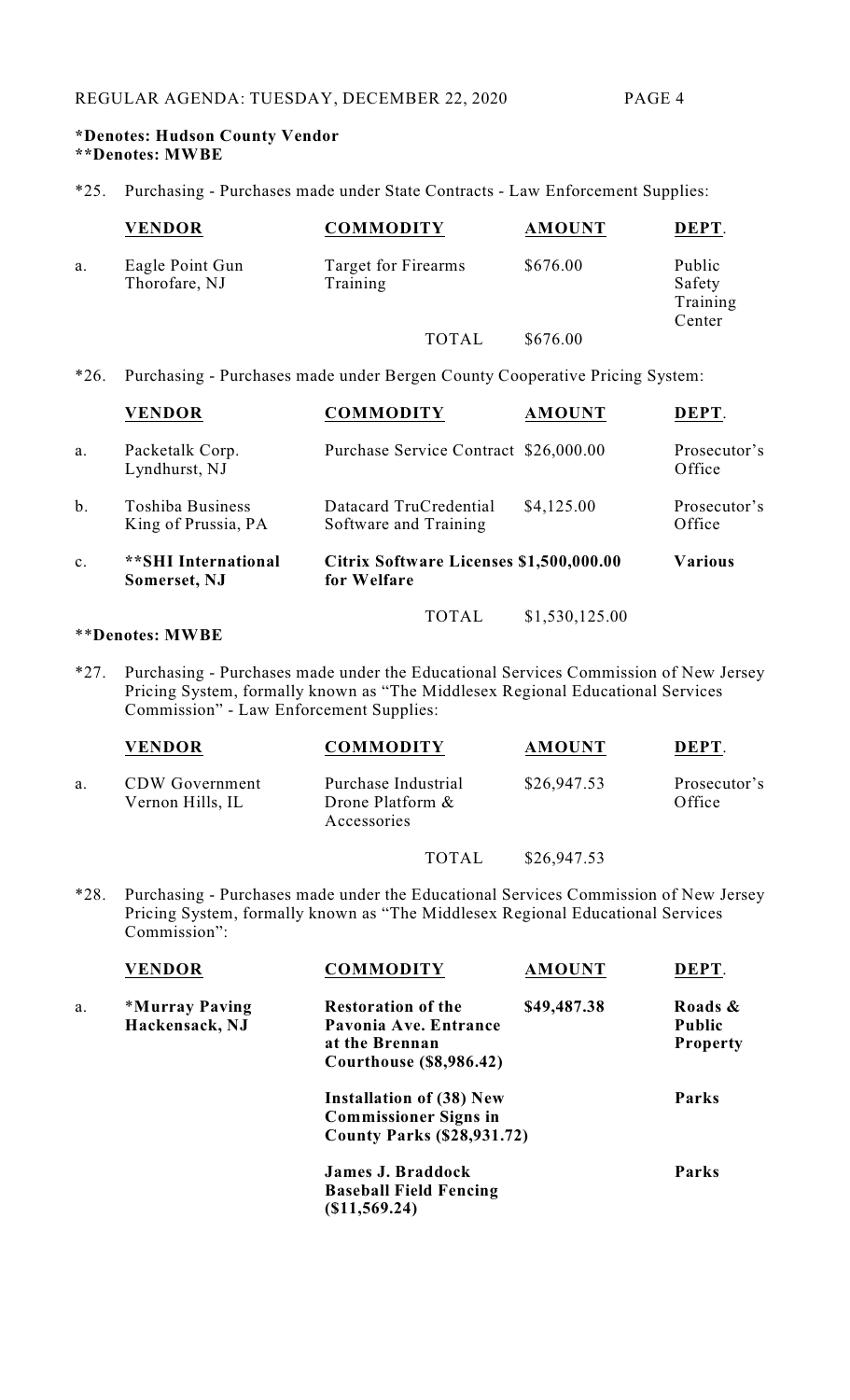| b. | **V.E. Ralph & Son | <b>Purchase Bleeding</b>      | \$126,798.84 | Roads &         |
|----|--------------------|-------------------------------|--------------|-----------------|
|    | Kearny, NJ         | <b>Control Cabinets &amp;</b> |              | <b>Public</b>   |
|    |                    | <b>Supplies for Hudson</b>    |              | <b>Property</b> |
|    |                    | <b>County Schools</b>         |              |                 |
|    |                    |                               | \$176,286.22 |                 |

#### **\*Denotes: SBE \*\*Denotes: Hudson County Vendor**

\*29. Purchasing - Emergency Responder Consulting Services Purchase Program: Federal Grants and Contracts Procedures Streamlined (Local Finance Notice 2012-10).

|    | <b>VENDOR</b>                           | <b>COMMODITY</b>                                                                          | <b>AMOUNT</b> | DEPT.                         |
|----|-----------------------------------------|-------------------------------------------------------------------------------------------|---------------|-------------------------------|
| a. | Fisher Scientific Co.<br>Pittsburgh, PA | Purchase (2) RadEye<br><b>Radiation Detectors</b><br>(Office of Emergency)<br>Management) | \$7,057.58    | Roads &<br>Public<br>Property |
|    |                                         | <b>TOTAL</b>                                                                              | \$7,057.58    |                               |

- \*30. Purchasing Approve Purchasing Agent's Awards:
- a. Contract Extension Laboratory and Phlebotomy Services for Meadowview Psychiatric Hospital and Chest Clinic - Medical Laboratory Diagnostics, Inc. - November 27, 2020 through February 26, 2021 - County reserves the right to terminate upon 7 days notice.
- b. Special Printing (Promotional Items for Sheriff's Department) Seven (7) Responsive Replies - Two Year Period:

Bernstein Lash Marketing, LLC - Contract shall not exceed \$4,054.53

Concept Printing, Inc. - Contract shall not exceed \$10,094.37

Fox Marketing Services - Contract shall not exceed \$4,264.24

KM Printing, LLC - Contract shall not exceed \$692.07

Printcbf - Contract shall not exceed \$894.79

Grand Total Award \$20,000.00

New Contract Amount

- c. Personal Care Supplies (Inmate Admissions Package) Three (3) Responsive Replies Two (2) Year Period - Bob Barker Company, Inc. - Contract shall not exceed \$100,000.00
- d. Chrysler Lowered Floor Paratransit Minibus (or equivalent) One (1) Responsive Reply - Rohrer Enterprises - Contract shall not exceed \$48,900.00

e. Request for Funds - Pharmaceutical Service at the Hudson County Correctional Center - Correct Rx Pharmacy Servicves, Inc.:<br>Original Contract Amount: \$1,000,000.00 Original Contract Amount: \$1,000,000.00<br>Contract Addition #1 \$250,000.00 Contract Addition #1 \$250,000.0<br>Additional Funds Requested: \$55,000.00 Additional Funds Requested: New Contract Amount: \$1,305,000.00 f. Request for Funds - Automotive Parts - Northeast Auto & Truck Parts, LLC:<br>Original Contract Amount: \$595,000.00 Original Contract Amount: Contract Addition  $#1$  \$60,000.00 Contract Addition  $#2$  \$60,000.00 Additional Funds Requested: \$40,000.00<br>New Contract Amount \$755,000.00

g. Request for Funds - Plumbing Services - William J. Guarini, Inc.: Original Contract Amount: \$294,000.00 Contract Addition 1 \$175,000.00 Contract Addition 2 \$200,000.00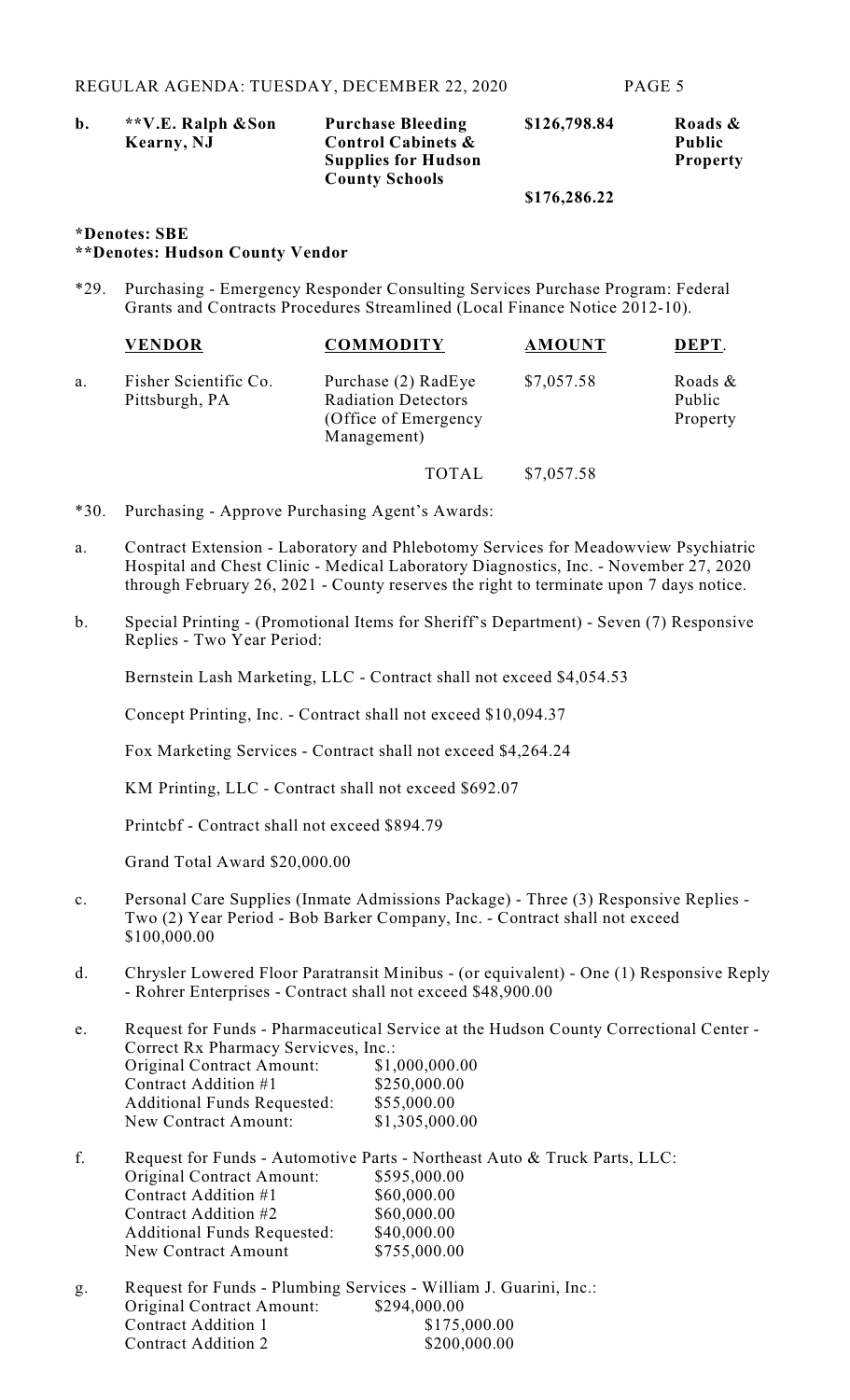| <b>Contract Addition 3</b>        | \$50,000.00    |
|-----------------------------------|----------------|
| <b>Contract Addition 4</b>        | \$150,000.00   |
| <b>Contract Addition 5</b>        | \$30,000.00    |
| Contract Addition 6               | \$250,000.00   |
| <b>Contract Addition 7</b>        | \$92,000.00    |
| <b>Contract Addition 8</b>        | \$150,000.00   |
| <b>Additional Funds Requested</b> | \$100,000.00   |
| New Contract Amount:              | \$1,491,000.00 |
|                                   |                |

- h. Request for Funds HVAC Unit and System Repairs and Capital Improvements Air Systems Maintenance, Inc.: Original Contract Amount \$1,952,000.00<br>Contract Addition 1 \$75,000.00 Contract Addition 1 Contract Addition 2 \$500,000.00 Contract Addition 3 \$410,000.00 Additional Funds Requested \$15,000.00 New Contract Amount: \$2,952,000.00
- \*31. Health and Human Services Resolution approving the award of Fair and Open Competitive Contracts for various Non-Profit Providers and Contracts for Governmental Providers under CY'2021 Youth Services Commission, State/Community Partnership and Family Court Funds - January 1, 2021 through December 31, 2021 - \$1,150,157.00.
- \*32. Health and Human Services Resolution approving the award of a Fair and Open Competitive Contract with Guazabara Insights LLC under the CY'2021 Juvenile Detention Alternatives Initiative (JDAI) Grant - January 1, 2021 through December 31, 2021 - \$42,090.00.
- \*33. Housing and Community Reintegration Resolution approving Year 2 of a Fair and Open Competitive Contract with Emet Transitional Services, LLC for Housing and Reintegration Services - January 1, 2021 to December 31, 2021 - \$912,000.00.
- \*34. Law Resolution awarding Professional Service Contract Fair and Open Legal Services White and Williams, LLP (\$150,000.00) and Cleary/Giacobbe/Alfieri/Jacobs, LLC (\$150,000.00) - January 1, 2021 to December 31, 2021 - \$300,000.00.
- \*35. Law Resolution awarding Professional Services Contract Fair and Open for Outside Legal Services "For Labor and Employment Issues, including representation of Hudson County and its Employees, Prosecution of Disciplinary Matters and Defense in State and Federal Actions Involving Discrimination and Hostile Work Environment" Scarinci Hollenbeck, LLC - January 1, 2021 through December 31, 2021 - \$250,000.00.
- \*36. Law/Finance and Administration Resolution awarding Professional Service Contract Fair and Open to Wilentz, Goldman & Spitzer, PA - January 1, 2021 to December 31, 2021 - Bond Counsel.
- \*37. Law Resolution approving the Professional Services Contract Fair and Open for the Provision of Legal Services - Outside Counsel Condemnation and Eminent Domain Matters - \$30,000.00.
- \*38. Law Resolution awarding Professional Service Contract Fair and Open Legal Services Chasan, Lamarello, Mallon & Cappuzzo, PC - January 1, 2021 to December 31, 2021 - \$275,000.00.
- \*39. Law Resolution awarding Professional Service Contract Fair and Open Legal Services McManimon Scotland & Baumann, LLC - January 1, 2021 to December 31, 2021 - \$25,000.00.
- \*40. Law Resolution awarding Professional Service Contract Fair and Open Legal Services Wanda Chin Monahan, LLC - January 1, 2021 to December 31, 2021 - \$25,000.00.
- \*41. Law Resolution awarding Professional Services Contract Fair and Open for Transcription and Translation Services on behalf of the Prosecutor's Office for Every Word, LLC - January 21, 2021 through December 31, 2021 - \$250,000.00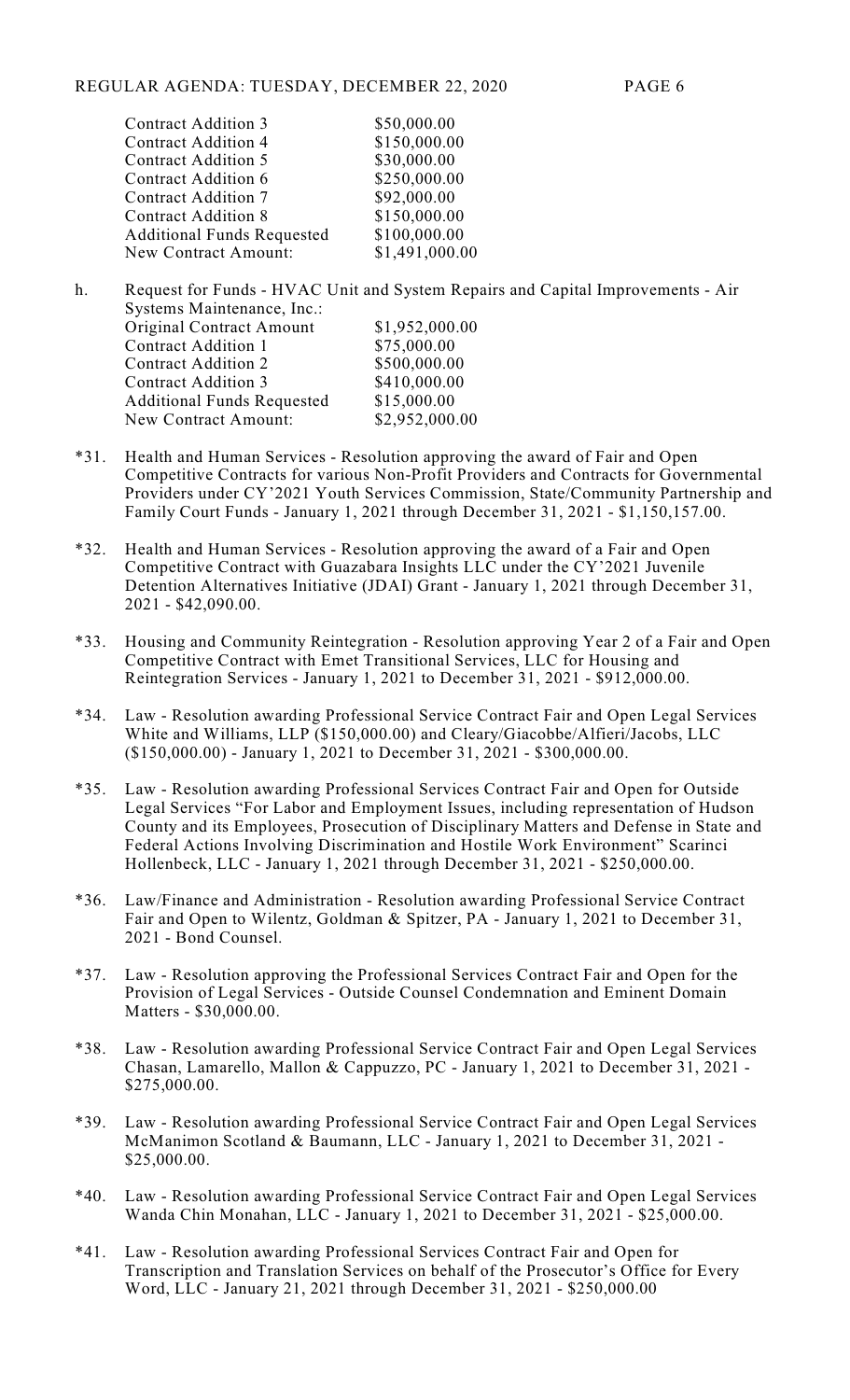- \*42. Law Resolution awarding Professional Services Contract Fair and Open for Certified Court Reporting Services for the Hudson County Law Department, Board of Chosen Freeholders, Hudson County Planning Board, Hudson County Construction Board of Appeals, County Clerk and other Departments as required Veritext Legal Solutions - January 1, 2021 through December 31, 2021 - (Not to exceed \$80,000.00).
- \*43. Board of Freeholders Resolution approving amendment to Professional Services Contract Fair and Open Outside Legal Services General Counsel to the Board of Chosen Freeholders Edward J. Florio, Esq. of Florio & Kenny & Raval - May 11, 2020 to May 10, 2021 - \$10,000.00.
- \*44. Superintendent of Elections Resolution amending Resolution No. 174-3-2018 and approving Addition No. 1 to a Fair and Open Competitive Contract A. Pensa Modern Movers for the Transportation of Voting Machines on behalf of the Superintendent of Elections - December 1, 2020 to March 31, 2021 - \$21,153.00.
- \*45. Roads and Public Property Resolution amending Resolution Nos. 158-3-2017 and 178- 3-2019 to reallocate excess funds from the 2017 Local Bridge Application with the New Jersey Department of Transportation - \$279,129.66.
- \*46. Roads & Public Property Resolution approving Change Order No. 1 SMBA Construction, LLC "Restoration of Interior Marble, William J. Brennan Courthouse, 583 Newark Avenue, Jersey City, New Jersey" - \$20,000.00.
- \*47. Parks and Community Services Resolution authorizing a Donation of Funds to the Skyline Officials Association on behalf of the Hudson County Youth Football League - September 2020 to November 2020 - \$15,560.00.
- \*48. Corrections Resolution approving an Affiliation Agreement between Hudson County Department of Corrections and Rehabilitation and Rutgers, the State University of New Jersey, School of Social Work - September 1, 2020 through August 31, 2021.
- \*49. Law Resolution authorizing the County of Hudson to enter into the Access and Maintenance Agreement with the City of Hoboken and the New Jersey Department of Environmental Protection (NJDEP) for the Installation and Maintenance of Sewer Separation Modification in the County Right of Way.
- \*50. Law Resolution designating Qualified Respondents to provide Environmental Engineering Services.
- \*51. Roads and Public Property Resolution approving a Renewal of a Lease Agreement with Representative Albio Sires for space at Hudson County Plaza.
- \*52. Law Resolution authorizing the use of the Bid Procedure for Proprietary Goods and Services for the acquisition of Proprietary Goods or Services for the Department of Corrections.
- \*53. Law Resolution authorizing the use of Competitive Contracting for the acquisition of Concessions] in the Hudson County Correctional Center for the Department of Corrections.
- \*54. Board of Freeholders Scheduling Annual Re-Organization Meeting of the Hudson County Board of County Commissioners - Monday, January 4, 2021.
- \*55. Health and Human Services Resolution amending Resolution Number 638-10-2020 to reallocate and award additional funding to the Hudson County Hunger Project for the continued provision of Home Delivered Meals in response to the COVID-19 Pandemic – June 1, 2020 through December 30, 2020 - \$9,646.00.